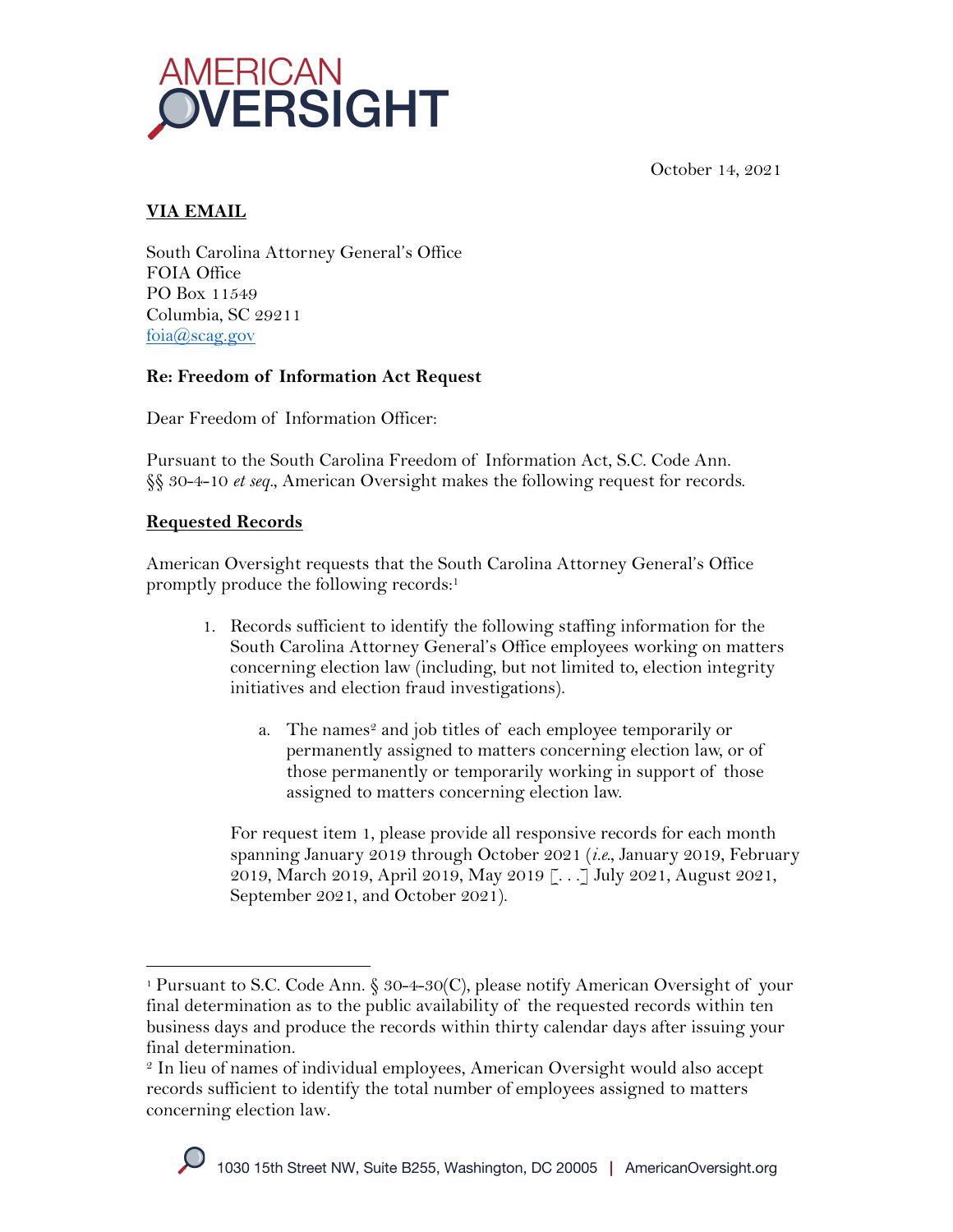2. Records sufficient to identify the South Carolina Attorney General's Office's actual or prospective budget for matters concerning election law (including, but not limited to, relevant employee salaries, election integrity initiatives, and election fraud investigations).

For request item 2, please provide all responsive records reflecting the described budgets for fiscal years 2019, 2020, 2021, and 2022.

3. Records sufficient to identify all costs and expenses incurred for matters concerning election law (including, but not limited to, relevant employee salaries, election integrity initiatives, and election fraud investigations).

For request item 3, please provide all responsive records reflecting the described costs and expenses for fiscal years 2019, 2020, 2021, and 2022.

4. Records sufficient to identify the total number of pending cases concerning alleged election law violations.

For request item 4, please provide all responsive records for each month spanning January 2019 through October 2021 (*i.e.*, January 2019, February 2019, March 2019, April 2019, May 2019 [. . .] July 2021, August 2021, September 2021, and October 2021).

5. Records sufficient to identify the total number of resolved cases (including, but not limited to, cases resulting in a finding of guilt or liability, cases resolved by plea or stipulation, or dismissed cases) concerning election law violations and the final disposition of each case, regardless of the outcome.

For request item 5, please provide all responsive records for each month spanning January 2019 through October 2021 (*i.e.*, January 2019, February 2019, March 2019, April 2019, May 2019 [. . .] July 2021, August 2021, September 2021, and October 2021).

### **Fee Waiver Request**

In accordance with S.C. Code Ann. § 30-4-30(B), American Oversight requests a waiver of fees associated with processing this request for records. Disclosure of the requested records is in the public interest because it will likely contribute to a better understanding of relevant government procedures by the general public in a significant way. In addition, this request is primarily and fundamentally for noncommercial purposes.

A waiver of fees is "in the public interest because furnishing the information can be considered as primarily benefiting the general public."3 The general public has a significant interest in understanding South Carolina's election integrity efforts and

<sup>3</sup> S.C. Code Ann. § 30-4-30(B).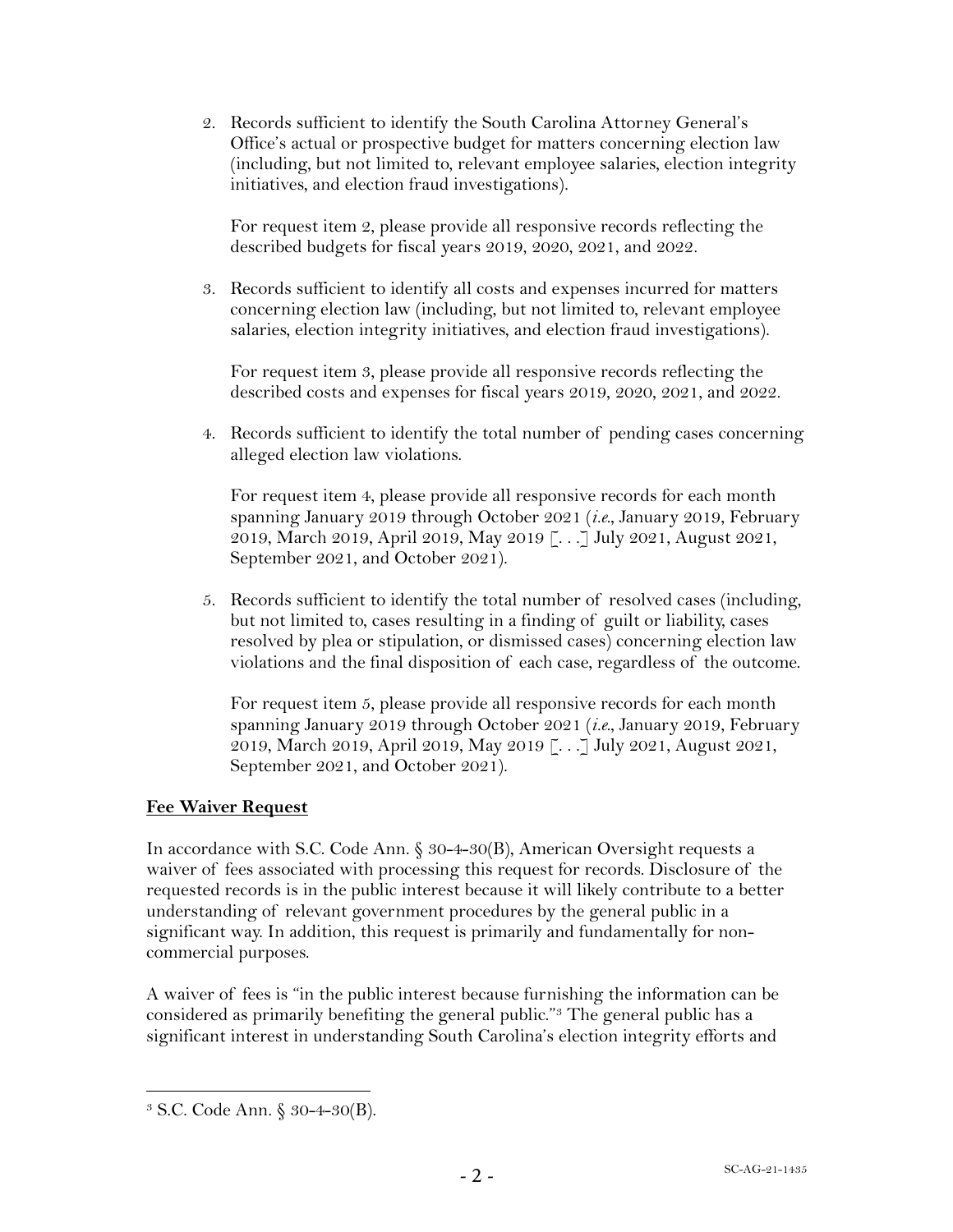related allegations of voter fraud.4 Records with the potential to shed light on this matter would contribute significantly to public understanding of operations of the government, including the extent to which the Attorney General's Office is designating resources toward election integrity initiatives. American Oversight is committed to transparency and makes the responses agencies provide to public records requests publicly available, and the public's understanding of the government's activities would be enhanced through American Oversight's analysis and publication of these records.

Furthermore, American Oversight's work is aimed solely at serving the public interest. As a 501(c)(3) nonprofit, American Oversight does not have a commercial purpose and the release of the information requested is not in American Oversight's financial interest. American Oversight's mission is to promote transparency in government, to educate the public about government activities, and to ensure the accountability of government officials. American Oversight uses the information gathered, and its analysis of it, to educate the public through reports, press releases, or other media. American Oversight also makes materials it gathers available on its public website and promotes their availability on social media platforms, such as Facebook and Twitter.<sup>5</sup>

American Oversight has also demonstrated its commitment to the public disclosure of documents and creation of editorial content through regular substantive analyses posted to its website.6 Examples reflecting this commitment to the public disclosure of documents and the creation of editorial content include the posting of records and analysis related to the organization's investigations into misconduct and corruption in state governments;7 posting records and analysis of federal and state governments' responses to the Coronavirus pandemic;8 posting records received as part of American

<sup>4</sup> Adam Benson, *SC Elections Free of Any Fraud, Officials Say Amid Accusations in Other States*, Post and Courier, March 3, 2021, https://www.postandcourier.com/news/scelections-free-of-any-fraud-officials-say-amid-accusations-in-otherstates/article\_27f3e3ae-25e5-11eb-9f4d-7769144a6816.html.

 $5$  American Oversight currently has approximately 15,635 page likes on Facebook and 108,500 followers on Twitter. American Oversight, Facebook,

https://www.facebook.com/weareoversight/ (last visited Oct. 14, 2021); American Oversight (@weareoversight), Twitter, https://twitter.com/weareoversight (last visited Oct. 14, 2021).

<sup>6</sup> *See generally News*, American Oversight, https://www.americanoversight.org/blog. 7 *See generally State Investigations*, American Oversight,

https://www.americanoversight.org/states; *see, e.g.*, *State Government Contacts with Voting-Restriction Activists,* American Oversight,

https://www.americanoversight.org/investigation/state-government-contacts-withvoting-restriction-activists; *Georgia's Voting Machines and Election Security*, American Oversight, https://www.americanoversight.org/investigation/georgias-votingmachines-and-election-security. 8 *See, e.g.*, *The Trump Administration's Response to Coronavirus*, American Oversight,

https://www.americanoversight.org/investigation/the-trump-administrationsresponse-to-coronavirus; *Tulsa Health Officials Initially Estimated Trump Rally Would*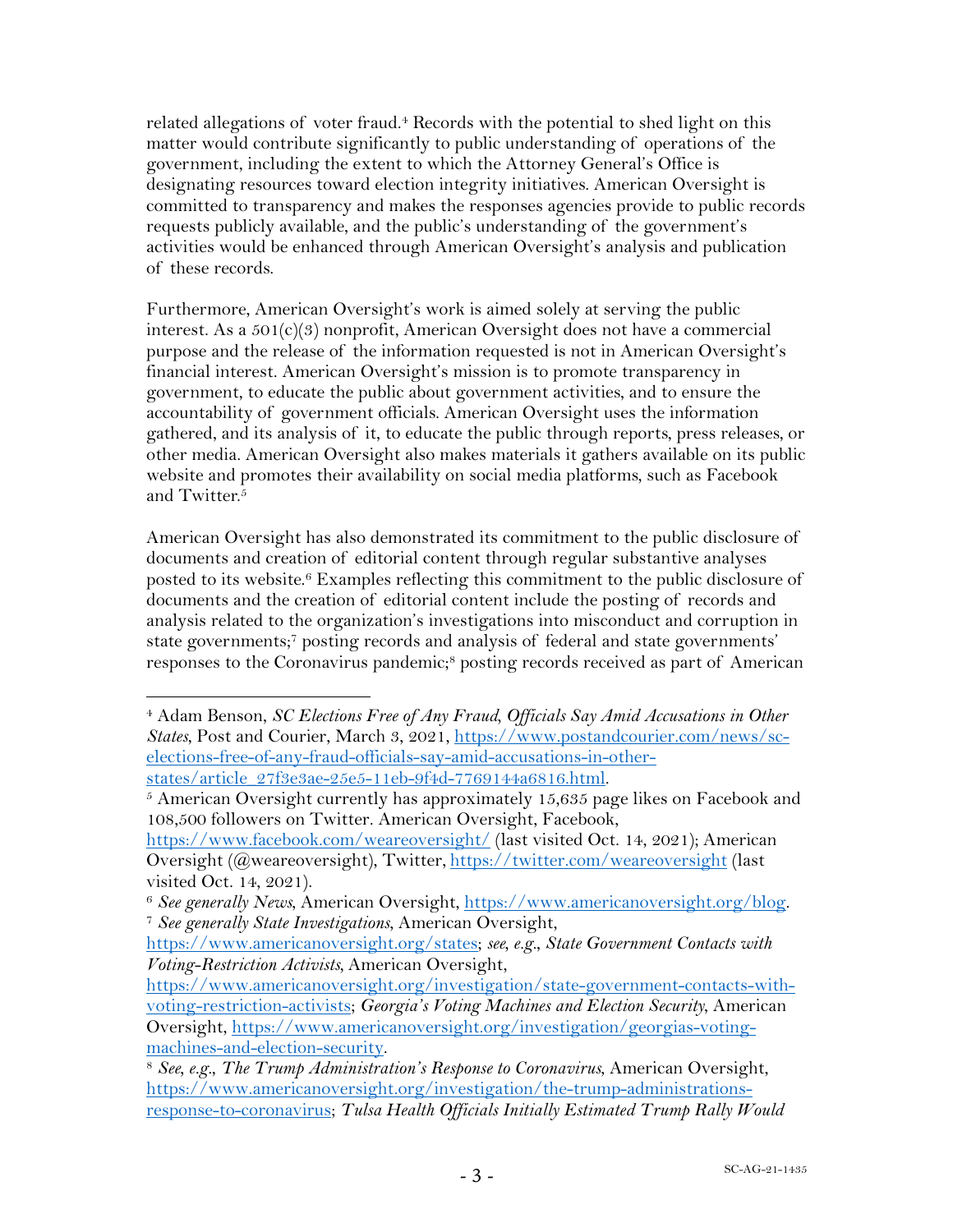Oversight's "Audit the Wall" project to gather and analyze information related to the Trump administration's proposed construction of a barrier along the U.S.-Mexico border, and analyses of what those records reveal;9 and the posting of records related to an ethics waiver received by a senior Department of Justice attorney and an analysis of what those records demonstrated regarding the Department's process for issuing such waivers.<sup>10</sup>

Accordingly, American Oversight qualifies for a fee waiver.

#### **Guidance Regarding the Search & Processing of Requested Records**

In connection with its request for records, American Oversight provides the following guidance regarding the scope of the records sought and the search and processing of records:

- Please search all locations and systems likely to have responsive records, regardless of format, medium, or physical characteristics.
- § In conducting your search, please understand the terms "record," "document," and "information" in their broadest sense, to include any written, typed, recorded, graphic, printed, or audio material of any kind. We seek records of any kind, including electronic records, audiotapes, videotapes, and photographs, as well as letters, emails, facsimiles, telephone messages, voice mail messages and transcripts, notes, or minutes of any meetings, telephone conversations or discussions.

*Directly Lead to 2 to 9 Deaths*, American Oversight,

https://www.americanoversight.org/tulsa-health-officials-initially-estimated-trumprally-would-directly-lead-to-2-to-9-deaths; *Wisconsin Documents Offer Window into Early Uncertainty over COVID-19*, American Oversight,

https://www.americanoversight.org/wisconsin-documents-offer-window-into-earlyuncertainty-over-covid-19; *In the Documents: Florida Health Department Efforts to Suppress Release of Coronavirus Records*, American Oversight,

https://www.americanoversight.org/in-the-documents-florida-health-departmentefforts-to-suppress-release-of-coronavirus-records. 9 *See generally Audit the Wall*, American Oversight,

https://www.americanoversight.org/investigation/audit-the-wall; *see, e.g.*, *Border Wall Investigation Report: No Plans, No Funding, No Timeline, No Wall*, American Oversight, https://www.americanoversight.org/border-wall-investigation-report-no-plans-nofunding-no-timeline-no-wall. 10 *DOJ Records Relating to Solicitor General Noel Francisco's Recusal*, American

Oversight, https://www.americanoversight.org/document/doj-civil-division-

response-noel-francisco-compliance; *Francisco & the Travel Ban: What We Learned from the DOJ Documents*, American Oversight,

https://www.americanoversight.org/francisco-the-travel-ban-what-we-learned-fromthe-doj-documents.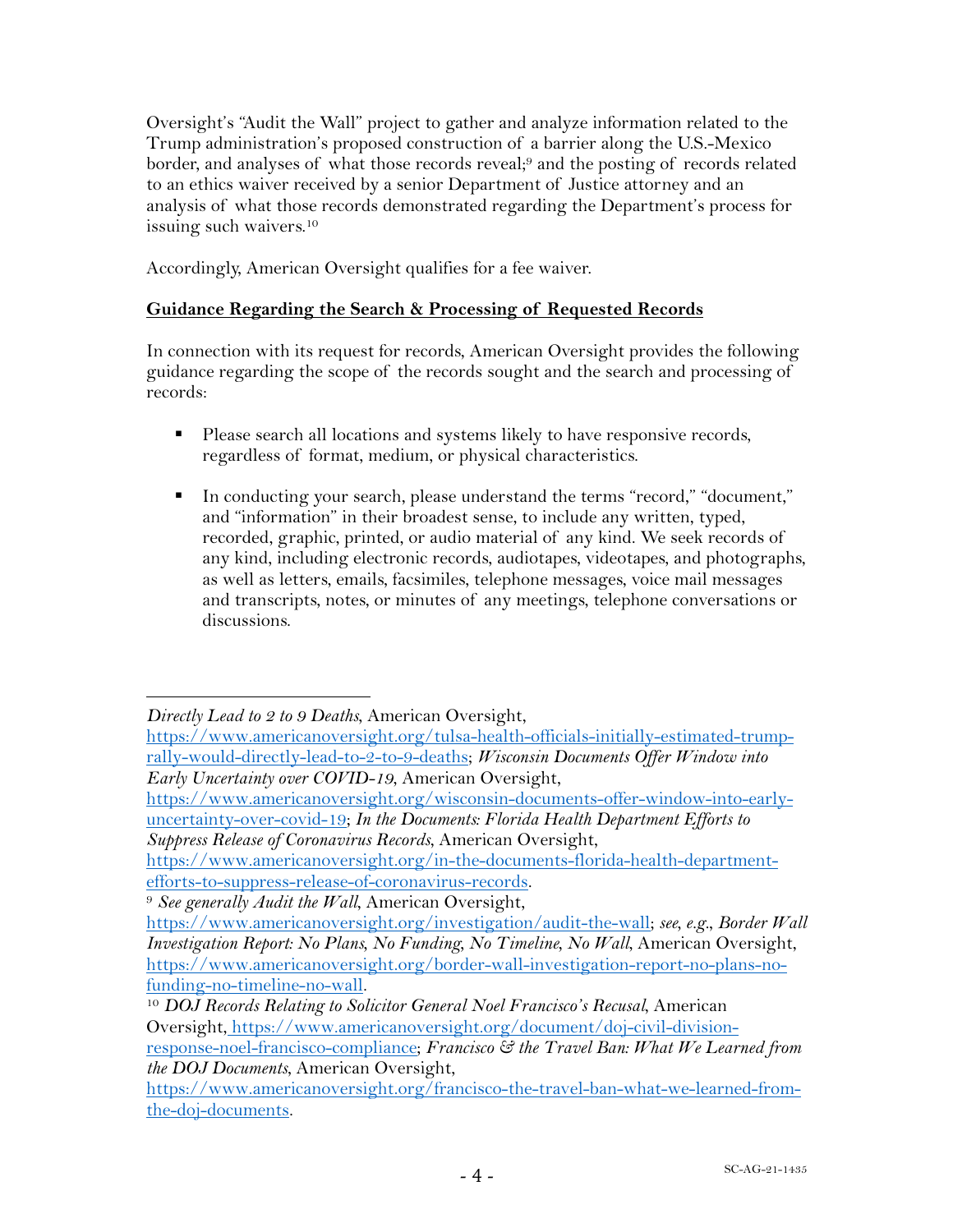- § Our request for records includes any attachments to those records or other materials enclosed with those records when they were previously transmitted. To the extent that an email is responsive to our request, our request includes all prior messages sent or received in that email chain, as well as any attachments to the email.
- Please search all relevant records or systems containing records regarding agency business. Do not exclude records regarding agency business contained in files, email accounts, or devices in the personal custody of your officials, such as personal email accounts or text messages.
- In the event some portions of the requested records are properly exempt from disclosure, please disclose any reasonably segregable non-exempt portions of the requested records.11 If a request is denied in whole, please state specifically why it is not reasonable to segregate portions of the record for release.
- Please take appropriate steps to ensure that records responsive to this request are not deleted by the agency before the completion of processing for this request. If records potentially responsive to this request are likely to be located on systems where they are subject to potential deletion, including on a scheduled basis, please take steps to prevent that deletion, including, as appropriate, by instituting a litigation hold on those records.

### **Conclusion**

If you have any questions regarding how to construe this request for records or believe that further discussions regarding search and processing would facilitate a more efficient production of records of interest to American Oversight, please do not hesitate to contact American Oversight to discuss this request. American Oversight welcomes an opportunity to discuss its request with you before you undertake your search or incur search or duplication costs. By working together at the outset, American Oversight and your agency can decrease the likelihood of costly and timeconsuming litigation in the future.

Where possible, please provide responsive material in an electronic format by email. Alternatively, please provide responsive material in native format or in PDF format on a USB drive. Please send any responsive material being sent by mail to American Oversight, 1030 15th Street NW, Suite B255, Washington, DC 20005. If it will accelerate release of responsive records to American Oversight, please also provide responsive material on a rolling basis.

We share a common mission to promote transparency in government. American Oversight looks forward to working with your agency on this request. If you do not understand any part of this request, have any questions, or foresee any problems in

<sup>11</sup> S.C. Code Ann. § 30-4-40(b).